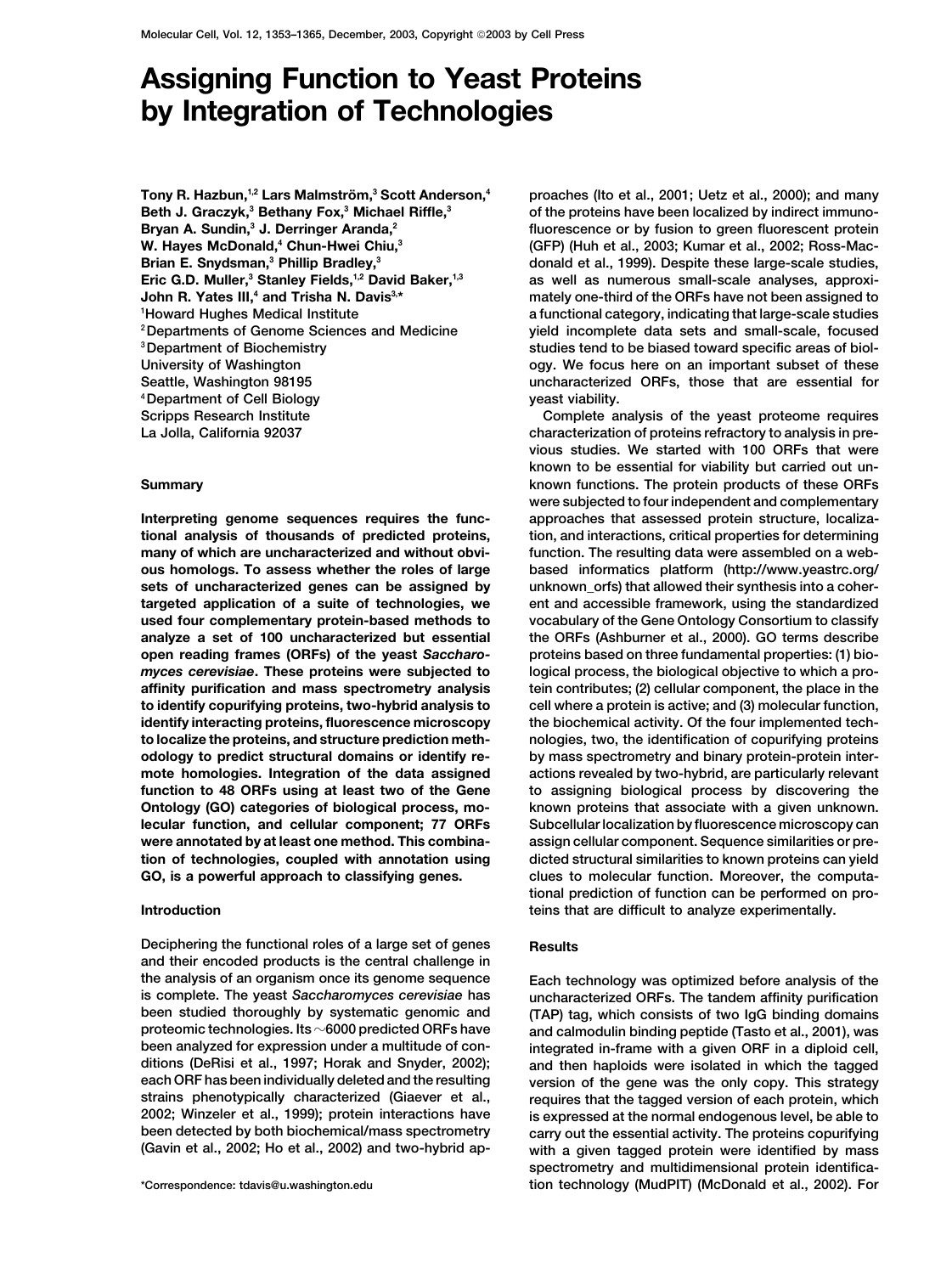**the two-hybrid analysis, ORFs were fused to the Gal4 complementary technologies, by assignment of GO DNA binding domain and tested against a genome-wide terms, predicted the cellular role for an uncharactertwo-hybrid array (Uetz et al., 2000). For fluorescence ized protein. microscopy, a set of strains with the essential uncharac- The YDR288w complex and the YML023c complex terized ORFs tagged with the Venus version of YFP (Na- are two new related complexes involved in DNA repair gai et al., 2002) was constructed in a fashion that also (Figure 1). Both were identified through data collected demanded that the tagged protein provide activity. Like from all four technologies. Each complex contains the the TAP-tagged proteins, the YFP-tagged proteins must heterodimer Smc5-Rhc18, but the other constituent promaintain cell viability and thus be functional and properly teins differ. YDR288w purified in addition with Nse1, localized. In sum, one of the four technologies yielded Mms21, and the uncharacterized protein Qri2. Mutation data for 96% of the ORFs, two technologies for over of** *SMC5***,** *NSE1***, (Fujioka et al., 2002), or** *MMS21* **(Pra-80%, and three technologies for over 50% (Supplemen- kash and Prakash, 1977) confers sensitivity to DNA damtal Table S1 at http://www.yeastrc.org/unknown\_orfs). aging agents, predicting a role in DNA repair for the**

**Gene Ontology terms. GO biological process terms were characterized protein Kre29, and the YML023c-Kre29 determined systematically by first using the GO term interaction was observed in the two-hybrid analysis as finder (http://db.yeastgenome.org/cgi-bin/SGD/GO/ well. As expected, tagged-Smc5 purified both the goTermFinder) to identify common GO terms for each YDR288w complex and the YML023c complex. Two-ORF among the protein purification data set (Table 1, hybrid analysis identified interactions with proteins column 4) and among the two-hybrid data set (Table 1, involved in other biological pathways related to DNA column 5). We did not predict a GO biological process repair, such as sumoylation (Hoege et al., 2002) and if neither method yielded a common GO term. A single chromosome segregation (Figure 2). The localization copurifying protein of known function determined the data were consistent with a prediction of DNA repair associated GO term for eight uncharacterized ORFs. because YDR288w and YML023c both localized to the** The cellular component term was assigned based on nucleus. We identified structural and sequence homolo**the fluorescence microscopy (Table 1, column 6). The gies for six out of the eight members of these interrelated molecular function term was assigned based on remote complexes. All the function predictions were consistent homologies to proteins of known function using PSI- with our process and component annotations (Supple-BLAST, consensus fold recognition methods, or struc- mental Table S2 at http://www.yeastrc.org/unknown\_ ture-based matches of de novo structure predictions to orfs). Hence, the combination of the data from the four proteins of known structures. As proteins with the same technologies yields a strong prediction for the role of fold can have different functions (Todd et al., 2001), these two new complexes. assignments were only made if the GO term was consis- The YKR079c complex was assigned a role in DNA tent with the data generated by other technologies, as and RNA catabolism. The protein purification data were was true for 27 out 29 possible annotations (Table 1, consistent with a single stoichiometric complex for column 7). Seventy-seven ORFs were annotated with at YKR079c. However, the localization data suggest that least one GO term, 48 ORFs were annotated with at YKR079c forms two different complexes, one in the nuleast two GO terms, and 17 ORFs were annotated with cleus with YMR099c and one in the mitochondrion with all three GO terms (Table 1). During the course of our Nuc1 (Figure 3). Nuc1 is defined as having a role in DNA work, 16 genes were annotated by others (see Experi- and RNA catabolism and has both deoxyribonuclease mental Procedures). The newly published information and ribonuclease activity (Dake et al., 1988). The copurifor this set of genes is consistent with our data, hence fication and colocalization of YKR079c with Nuc1, and validating our approach. Moreover, our approach has its protein structure prediction as a metallohydrolase/ generated additional information beyond the pub- oxidoreductase, support our annotation of nuclease ac-**

**assignment of 32 biological process GO terms and de- ceptibility gene that encodes a tRNA 3processing enfined 29 complexes (Table 2). Two-hybrid screens identi- doribonuclease activity (Takaku et al., 2003). The role fied 271 putative interactions, allowing the annotation of YKR079c in the nucleus could not be determined of GO process terms for 16 ORFs. The overlap between because it associates with the uncharacterized prothese two data sets was similar to previously published tein YMR099c. genomic efforts (von Mering et al., 2002) with 16 interac- Three new mRNA splicing proteins were identified in tions identified by both approaches. However, when our analysis. YLR424w and YKR022c purified together both methods predicted a GO term, the predictions were and with 18 other spliceosome components, providing uniformly consistent (8/8), although the two-hybrid pre- a strong prediction for the GO process term. An interacdictions tended to be more broadly defined GO terms. tion between YLR424w and YKR022c was also detected Localization data allowed the assignment of cellular by two-hybrid. Two-hybrid analysis of YLR424w was component terms for 63 ORFs. The cellular component unusual because a large number of interactions were terms were uniformly consistent with the GO process detected including thirty-six other interactions for which term annotations and thus added confidence to the pro- nucleobase, nucleoside, nucleotide, and nucleic acid cess term annotations. Remote homology searches and metabolism was the predominant GO process term. protein structure prediction provided molecular func- These interactions involved proteins mainly associated tion annotations to 27 ORFs. We describe several exam- with RNA processing or transcription. Both YLR424w**

**To classify the function of each protein, we ascribed YDR288w complex. YML023c also purified with the un-**

**lished data. tivity. Consistent with this prediction, YKR079c has a Purification and mass spectrometry data allowed the human homolog ELAC2 which is a prostate cancer sus-**

**ples below where the integration of data collected from and YKR022c localized to the nucleus and YLR424w**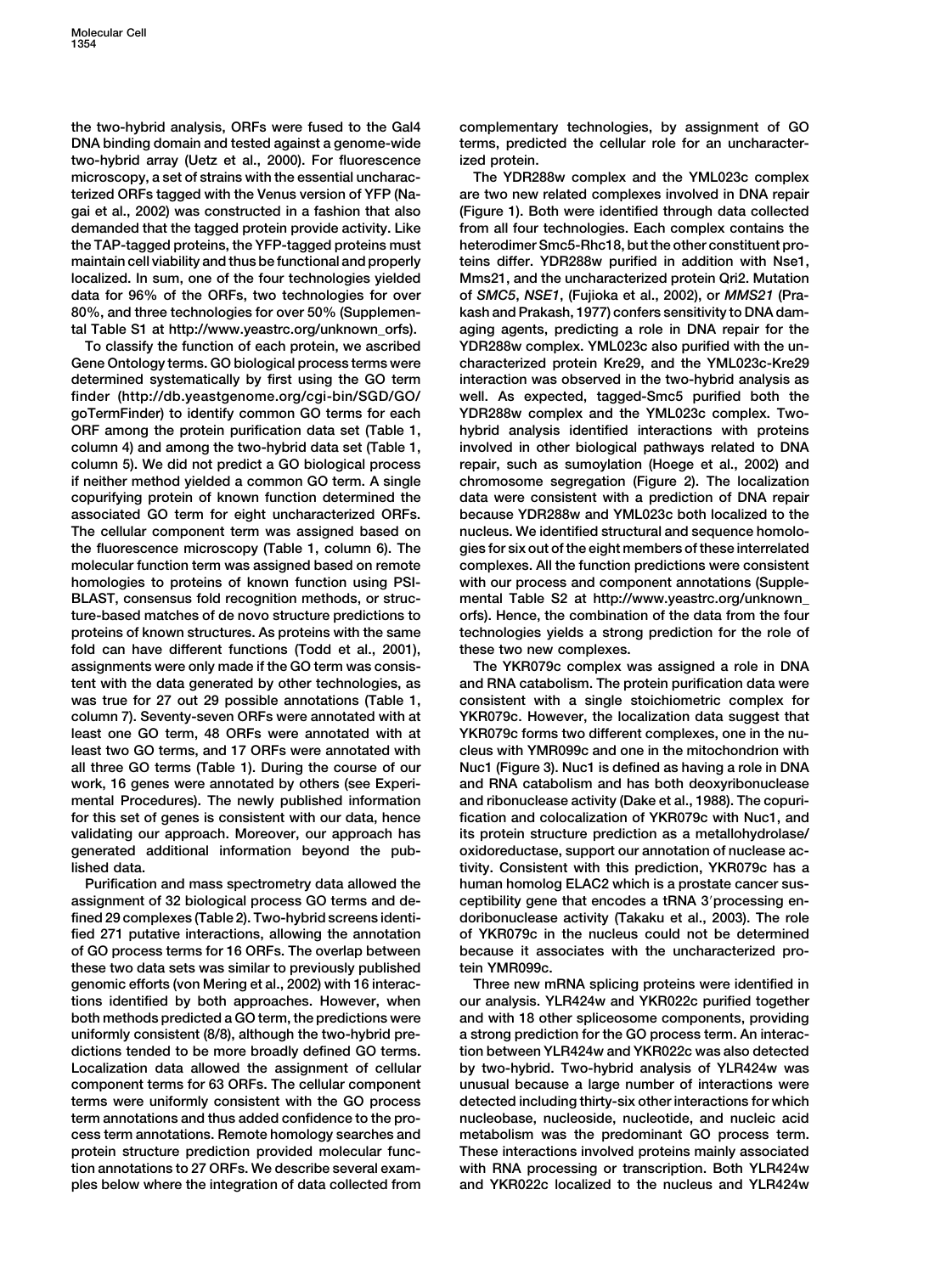|                                    |                                         | Table 1. Assignment of GO Terms Based on the Experimental |                                                   | and Computational Evidence from the Four Technologies |                                     |                           |                                                                                                                       |
|------------------------------------|-----------------------------------------|-----------------------------------------------------------|---------------------------------------------------|-------------------------------------------------------|-------------------------------------|---------------------------|-----------------------------------------------------------------------------------------------------------------------|
|                                    | GO Terms Assignment                     |                                                           |                                                   | Experimental and Computational Evidence               |                                     |                           |                                                                                                                       |
| <b>ORF</b>                         | Biological<br>process                   | Component                                                 | Molecular<br>function                             | Process predicted<br>by copurification                | Process predicted by<br>two-hybrid  | Localization              | Remote homology search and<br>Protein structure prediction                                                            |
| YJR072C                            | respiration<br>Aerobic                  | Cytoplasm                                                 | nal peptide<br>binding<br>္တိ                     | None                                                  | Aerobic respiration                 | Cytoplasm                 | superfamily; GTPase domain<br>Signal peptide-binding domain<br>of the signal sequence<br>recognition protein Ffh      |
| VJR013W                            | Amino acid<br>transport                 | Nuclear envelope-<br>Æ                                    | transferase<br>Mannosyl                           | None                                                  | Amino acid transport                | envelope-ER<br>Nuclear    | Mannosyl transferase (PSI)                                                                                            |
| YFR003C                            | Cell cycle                              | Cytoplasm,<br>nucleus <sup>a</sup>                        | ohosphatase<br>inhibitor<br>Protein               | Cell cycle                                            | Morphogenesis*                      | No signal                 | Protein phosphatase type 1<br>inhibitor (PSI)                                                                         |
| <b>YIR010W</b><br>(DSN1)           | segregation<br>Chromosome               | Kinetochore                                               | Unknown                                           | segregation<br>Chromosome                             | None*                               | Kinetochore               | Myosin motor domain                                                                                                   |
| YPL233W<br>(NSL1)                  | segregation<br>Chromosome               | Kinetochore                                               | Unknown                                           | segregation<br>Chromosome                             | None                                | Kinetochore               | Spectrin repeat                                                                                                       |
| YKL088W                            | biosynthesis<br>Coenzyme A              | Cytoplasm                                                 | thenoylcysteine<br>decarboxylase<br>Phosphopanto- | biosynthesis<br>Coenzyme A                            | Cellular process                    | Cytoplasm                 | decarboxylase; Pantothenate<br>Phosphopantothenoylcysteine<br>metabolism flavoprotein<br>superfamily                  |
| YDR531W                            | biosynthesisb<br>Coenzyme A             | Cytoplasm,<br>nucleus                                     | Pantothenate<br>kinase                            | None                                                  | None                                | Cytoplasm,<br>nucleus     | Fumble, similar to pantothenate<br>kinases                                                                            |
| YIL083C                            | biosynthesis <sup>b</sup><br>Coenzyme A | Cytoplasm,<br>nucleus                                     | thenoylcysteine<br>Phosphopanto-<br>ligase        | None                                                  | No positives                        | Cytoplasm,<br>nucleus     | (PSI); Pantothenate metabolism<br>Phosphopantothenoylcysteine<br>synthetase/decarboxylase<br>flavoprotein superfamily |
| YKR079C                            | catabolism;<br>RNA<br><b>MA</b>         | Mitochondrion<br>Nucleus,                                 | Nuclease                                          | catabolism<br>DNA or RNA                              | No positives                        | Mitochondrion<br>Nucleus, | Metallohydrolase/oxidoreductase<br>tRNA endoribonuclease (PSI)                                                        |
| <b>YDR489W</b><br>(5LDS)           | catabolism<br>DNA repair                | Nucleus <sup>a</sup>                                      | Unknown                                           | Unknown complex 1                                     | Unknown complex 1*                  | No data                   | Interferon-induced guanylate-<br>binding protein                                                                      |
| YDR013W<br>VOL146W<br>(PSF3)       | DNA repair<br>DNA repair                | Nucleus <sup>a</sup><br>Nucleus <sup>a</sup>              | Unknown<br>Unknown                                | Unknown complex 1<br>Unknown complex 1                | DNA repair*<br>None                 | No signal<br>No data      | Ribosome recycling factor<br>None                                                                                     |
| (PSF1)<br><b>YJL072C</b><br>(PSF2) | DNA repair                              | Nucleus                                                   | Unknown                                           | Unknown complex 1                                     | Unknown complex 1*                  | <b>Nucleus</b>            | ARM repeat, Cytokines<br>superfamily                                                                                  |
| YML023c                            | DNA repair                              | Nucleus                                                   | Unknown                                           | DNA repair                                            | Cell growth and/or<br>maintenance*  | Nucleus                   | None                                                                                                                  |
| YDR288W                            | DNA repair                              | Nucleus                                                   | A binding<br>줌                                    | DNA repair                                            | damage stimulus*<br>Response to DNA | Nucleus                   | Adenylation domain of NAD+-<br>Winged helix DNA-binding<br>dependent DNA ligase;<br>domain                            |
|                                    |                                         |                                                           |                                                   |                                                       |                                     |                           | (continued)                                                                                                           |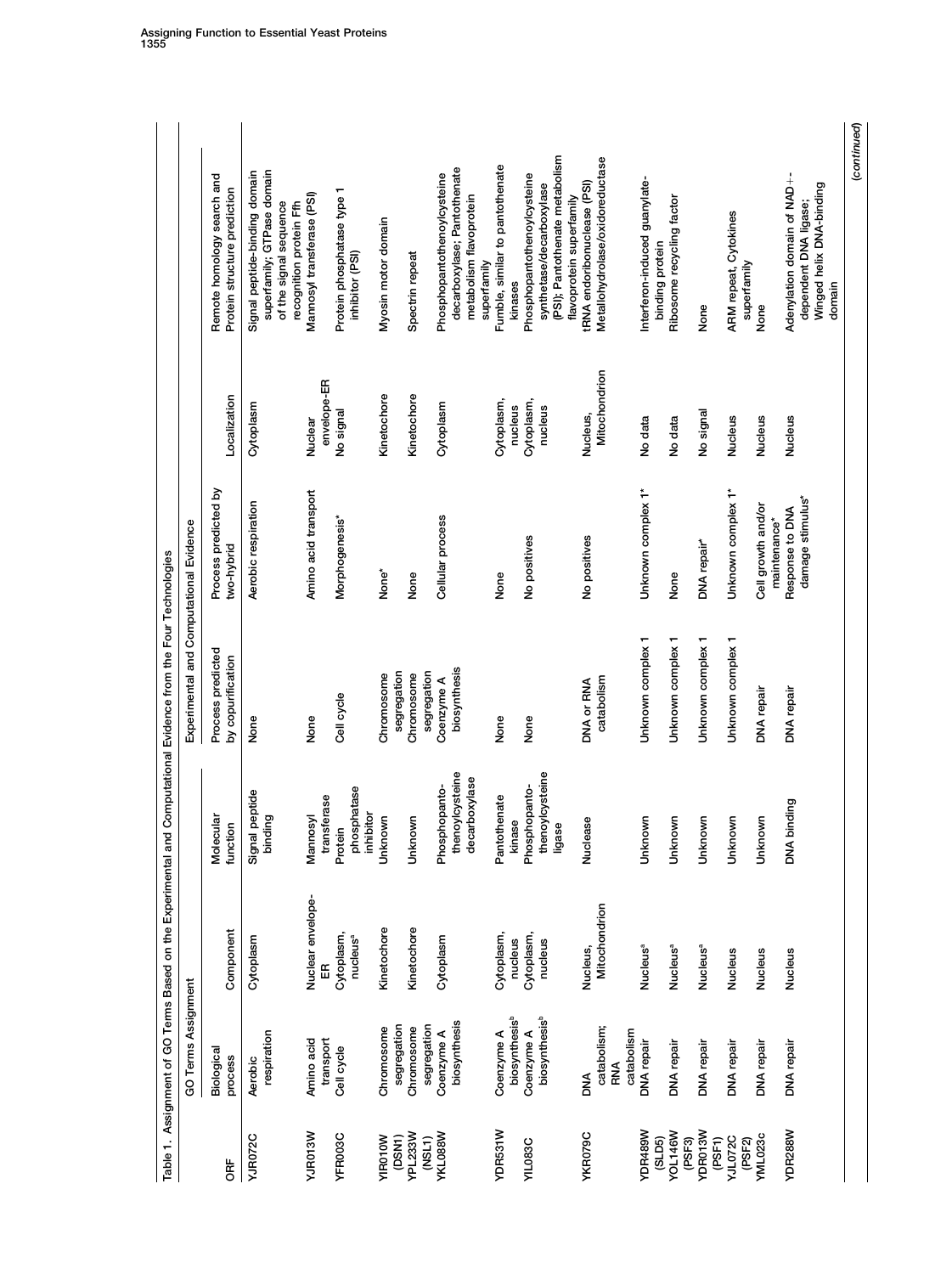| Table 1. Continued                          |                                                |                                                           |                           |                                             |                                                                                         |                                                           |                                                                                                                 |
|---------------------------------------------|------------------------------------------------|-----------------------------------------------------------|---------------------------|---------------------------------------------|-----------------------------------------------------------------------------------------|-----------------------------------------------------------|-----------------------------------------------------------------------------------------------------------------|
|                                             | GO Terms Assignment                            |                                                           |                           | Experimental and Computational Evidence     |                                                                                         |                                                           |                                                                                                                 |
| ORF                                         | Biological<br>process                          | Component                                                 | Molecular<br>function     | Process predicted<br>by copurification      | Process predicted by<br>two-hybrid                                                      | Localization                                              | Remote homology search and<br>Protein structure prediction                                                      |
| YKL082C                                     | Establishment<br>polarity<br>of cell           | Nucleolus,<br>nucleus                                     | molecule<br>Structural    | No data                                     | Establishment of cell<br>polarity                                                       | Nucleolus,<br>nucleus                                     | Nucleolar matrix protein SURF-6<br>(PSI)                                                                        |
| YGR002C                                     | acetylation<br>Histone                         | Nucleus                                                   | DNA binding               | Histone acetylation                         | Nuclear division*                                                                       | <b>Nucleus</b>                                            | (PSI); Myb-like DNA-binding<br>associated binding protein<br>Histone methyltransferase<br>domain protein family |
| <b>YGR198W</b>                              | cascade<br><b>MAPKKK</b>                       | membrane<br>Plasma                                        | Transferase               | MAPKKK cascade                              | None                                                                                    | membrane<br>Plasma                                        | N-acetylglucosamine transferase<br>(PSI)                                                                        |
| YGR046W                                     | translocation<br>Mitochondrial                 | Mitochondrion                                             | Unknown                   | translocation<br>Mitochondrial              | None                                                                                    | Mitochondrion                                             | None                                                                                                            |
| YPL063w                                     | translocation<br>Mitochondrial                 | Mitochondrion                                             | Unknown                   | translocation<br>Mitochondrial              | Transport                                                                               | Mitochondrion                                             | NLI interacting factor protein<br>family, 4-helical cytokines<br>superfamily                                    |
| VJR141W                                     | processing<br>mRNA                             | Unknown                                                   | Unknown                   | No data                                     | mRNA processing                                                                         | No signal                                                 | None                                                                                                            |
| YLR424w                                     | mRNA splicing                                  | Nucleus <sup>a</sup>                                      | RNA binding               | mRNA splicing                               | nucleotide and<br>metabolism <sup>*</sup><br>nucleic acid<br>nucleoside,<br>Nucleobase, | No signal                                                 | G-patch domain protein family<br>(RNA binding)                                                                  |
| (CWC2)<br>YDL209C                           | mRNA splicing                                  | Nucleus                                                   | binding<br>≸              | mRNA splicing                               | None*                                                                                   | <b>Nucleus</b>                                            | Two RNA-binding domains                                                                                         |
| (CWC25)<br><b>YKR022C</b><br><b>YNL245c</b> | mRNA splicing<br>mRNA splicing                 | Nucleus<br>Nucleus                                        | Unknown<br><b>Unknown</b> | mRNA splicing<br>mRNA splicing              | None*<br>None                                                                           | Nucleus<br>Nucleus                                        | None<br>None                                                                                                    |
| <b>YLR132c</b>                              | mRNA splicing                                  | mitochondrion<br>Nucleus,                                 | Unknown                   | mRNA splicing                               | No positives                                                                            | mitochondrion<br>Nucleus,                                 | None                                                                                                            |
| YNL313C                                     | membrane<br>fusion<br>Nuclear                  | Cytoplasm,<br>nucleus                                     | Unknown                   | Nuclear membrane<br>fusion                  | No positives                                                                            | Cytoplasm,<br>nucleus                                     | ARM repeat superfamily; TPR-like<br>superfamily                                                                 |
| MZ607LY                                     | membrane<br>fusion<br>Nuclear                  | Nuclear envelope-<br>ER, vacuolar<br>membrane,<br>vacuole | Unknown                   | No data                                     | Nuclear membrane<br>fusion                                                              | Nuclear envelope-<br>ER, vacuolar<br>membrane,<br>vacuole | Protein tyrosine phosphatase like<br>(PSI); Membrane all-alpha<br>superfamily                                   |
| YLL034C                                     | organization<br>biogenesis<br>Organelle<br>and | Nucleolus,<br>nucleus                                     | ATPase                    | organization and<br>biogenesis<br>Organelle | None                                                                                    | Nucleolus,<br>nucleus                                     | Membrane fusion ATPase                                                                                          |
| YJR136c                                     | biosynthesis<br>Protein                        | Unknown                                                   | Unknown                   | Protein biosynthesis                        | No signal                                                                               | No data                                                   | None                                                                                                            |
| YPR169W                                     | ubiquitination<br>Protein mono-                | Nucleolus,<br>Nucleus                                     | Unknown                   | ubiquitination<br>Protein mono-             | No positives                                                                            | Nucleus<br>Nucleolus,                                     | WD40 repeat superfamily                                                                                         |
|                                             |                                                |                                                           |                           |                                             |                                                                                         |                                                           | (continued)                                                                                                     |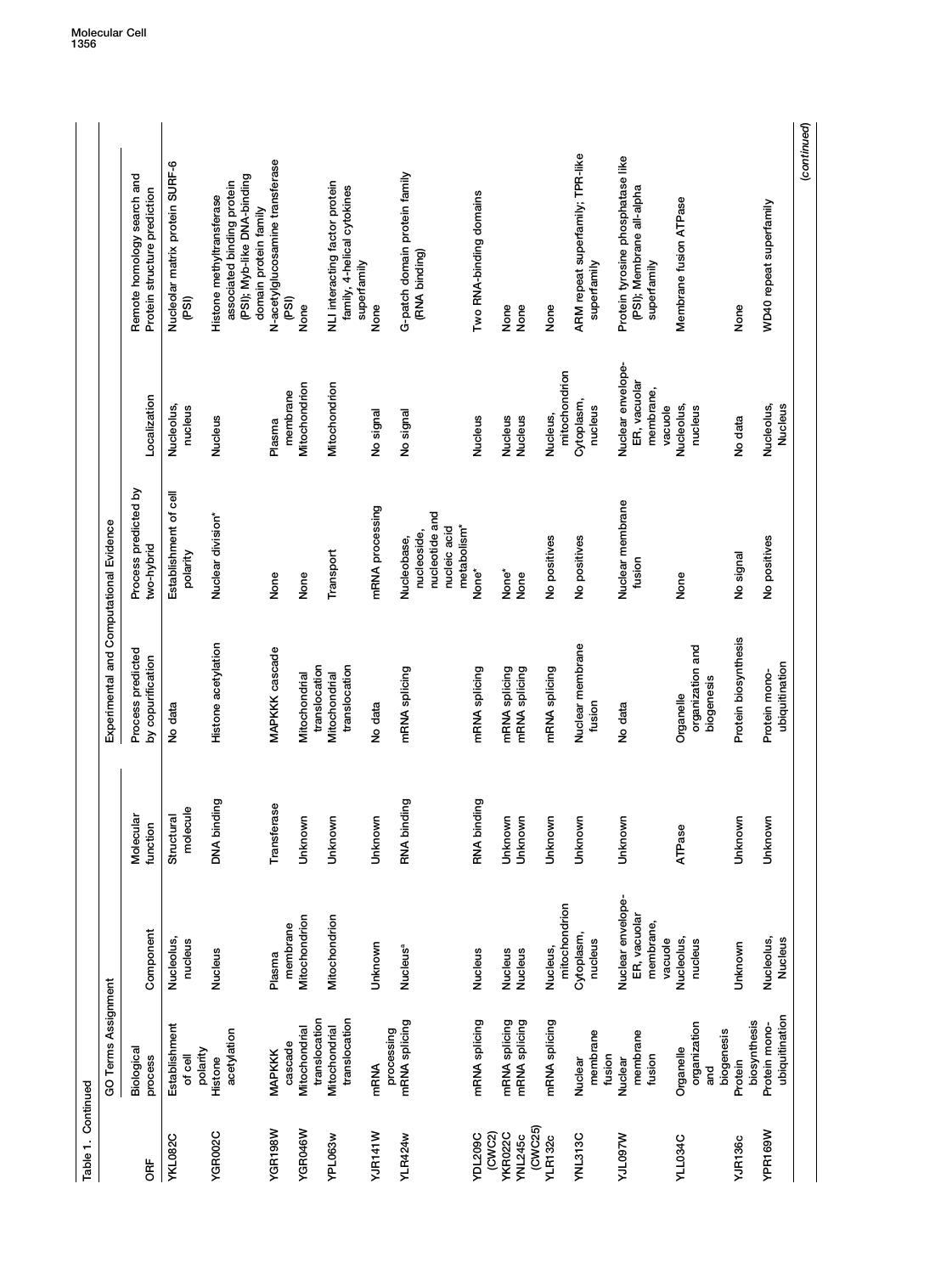| Table 1. Continued             |                            |                                   |                               |                                         |                                    |                        |                                                                  |
|--------------------------------|----------------------------|-----------------------------------|-------------------------------|-----------------------------------------|------------------------------------|------------------------|------------------------------------------------------------------|
|                                | GO Terms Assignment        |                                   |                               | Experimental and Computational Evidence |                                    |                        |                                                                  |
| bH<br>06                       | Biological<br>process      | Component                         | Molecular<br>function         | Process predicted<br>by copurification  | Process predicted by<br>two-hybrid | Localization           | Remote homology search and<br>Protein structure prediction       |
| YKL195w                        | Protein                    | Mitochondrion                     | Unknown                       |                                         |                                    |                        |                                                                  |
|                                | targeting                  |                                   |                               | Protein targeting                       | No positives                       | Mitochondrion          | None                                                             |
| YKR038c                        | dessication<br>Response to | Nucleus                           | ATPase                        | dessication<br>Response to              | No data                            | <b>Nucleus</b>         | Glycoprotein endopeptidase<br>(PSI); Actin-like ATPase<br>domain |
| YNR054C                        | <b>RNA</b>                 | Nucleolus <sup>a</sup>            | RNA binding                   | No data                                 | rRNA processing                    | No data                | Three RNA binding domains                                        |
| YGR145W                        | processing<br><b>FRNA</b>  | Nucleolus                         | Unknown                       | RNA processing                          | No data                            | Nucleolus              | WD40 repeat superfamily                                          |
| YDR365C                        | processing<br><b>RNA</b>   | Nucleolus                         | Unknown                       | rRNA processing                         | None                               | Nucleolus              | Unknown                                                          |
|                                | processing                 |                                   |                               |                                         |                                    |                        |                                                                  |
| <b>YJL010C</b>                 | <b>RNA</b>                 | Nucleolus,                        | RNA binding                   | <b>RNA</b> processing                   | None                               | Nucleolus,             | Pumilio family RNA binding                                       |
|                                | processing                 | nucleus                           |                               |                                         |                                    | nucleus                |                                                                  |
| VNL124w                        | <b>FRNA</b>                | Nucleolus,                        | Unknown                       | rRNA processing                         | None                               | Nucleolus,             | Beta and beta-prime subunits of<br>DNA dependent RNA-            |
| (NAF1)                         | processing                 | nucleus                           |                               |                                         |                                    | nucleus                | polymerase superfamily                                           |
| (GWT1)<br><b>CIFOTLY</b>       | pathway<br>Secretory       | Nuclear envelope-<br>$\mathbb{E}$ | Unknown                       | Secretory pathway                       | No data                            | Nuclear envelope-<br>⊞ | 4-helical cytokines superfamily                                  |
| YOR287C                        | Sporulation                | Unknown                           | Unknown                       | No data                                 | Sporulation                        | No data                | Tropomyosin superfamily                                          |
| YHR122W                        | Transcription              | Cytoplasm,                        | Unknown                       | No data                                 | Transcription                      | Cytoplasm,             | None                                                             |
|                                |                            | nucleus                           |                               |                                         |                                    | nucleus                |                                                                  |
| <b>YJR012C</b>                 | Transport                  | Unknown                           | Unknown                       | Transport                               | No positives                       | No signal              | None                                                             |
| YLR145w                        | TRNA                       | Nucleolus,                        | <b>Unknown</b>                | tRNA processing                         | No positives                       | Nucleolus,             | None                                                             |
|                                | processing                 | nucleus                           |                               |                                         |                                    | nucleus                |                                                                  |
| VNL207W<br>(RIO <sub>2</sub> ) | Unknown                    | Cytoplasm                         | Protein kinase                | None                                    | None                               | Cytoplasm              | Chk2 kinase; Cyclin-dependent<br>¥                               |
| /DR527W                        | <b>Unknown</b>             | Cytoplasm                         | Unknown<br>Unknown<br>Unknown | None                                    | No positives                       | Cytoplasm              | ARM repeat superfamily                                           |
| <b>/LR022C</b>                 | Unknown                    | Cytoplasm                         |                               | None                                    | None                               | Cytoplasm              | None                                                             |
| /OR262W                        | <b>Unknown</b>             | Cytoplasm                         |                               | No data                                 | None                               | Cytoplasm              | Domain of the SRP/SRP receptor                                   |
|                                |                            |                                   |                               |                                         |                                    |                        | G-proteins                                                       |
| <b>YGR277C</b>                 | Unknown                    | Cytoplasm,                        | Nucleotidyltrans-             | None                                    | None                               | Cytoplasm,             | Nucleotide-diphospho-sugar                                       |
|                                |                            | nucleus                           | ferase                        |                                         |                                    | nucleus                | Cytidylyltransferase family<br>transferases superfamily;         |
|                                |                            |                                   |                               |                                         |                                    |                        |                                                                  |
| YDR267C                        | Unknown                    | Cytoplasm,<br>nucleus             | Transcription<br>regulator®   | None                                    | None                               | Cytoplasm,<br>nucleus  | Tup1, C-terminal domain; WD40<br>repeat superfamily              |
| VGL047W                        | Unknown                    | Cytoplasm,                        | Transferase,                  | None                                    | No positives                       | Cytoplasm,             | UDP-Glycosyltransferase/                                         |
|                                |                            | nucleus                           | hexosyl groups<br>ransferring |                                         |                                    | nucleus                | glycogen phosphorylase<br>superfamily                            |
| <b>YNL260C</b>                 | Unknown                    | Cytoplasm,                        | Unknown                       | Unknown complex 3                       | No positives                       | Cytoplasm,             | None                                                             |
|                                |                            | nucleus                           |                               |                                         |                                    | nucleus                |                                                                  |
|                                |                            |                                   |                               |                                         |                                    |                        | (continued)                                                      |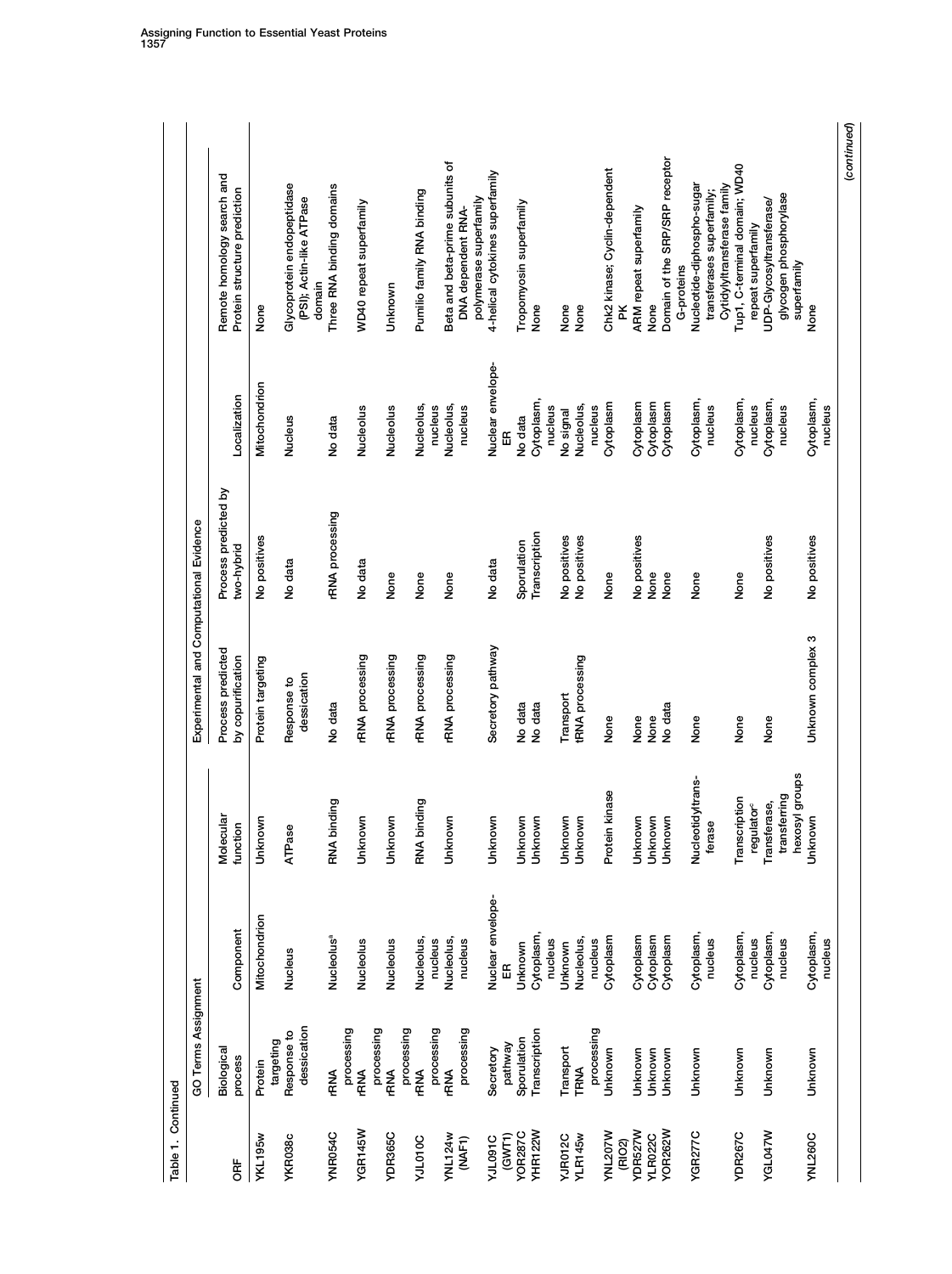| Table 1. Continued                   |                                  |                                                       |                                   |                                         |                                    |                                                       |                                                                             |
|--------------------------------------|----------------------------------|-------------------------------------------------------|-----------------------------------|-----------------------------------------|------------------------------------|-------------------------------------------------------|-----------------------------------------------------------------------------|
|                                      | GO Terms Assignment              |                                                       |                                   | Experimental and Computational Evidence |                                    |                                                       |                                                                             |
| <b>ORF</b>                           | Biological<br>process            | Component                                             | Molecular<br>function             | Process predicted<br>by copurification  | Process predicted by<br>two-hybrid | Localization                                          | Remote homology search and<br>Protein structure prediction                  |
| YOR060C                              | Unknown                          | envelope-ER<br>Cytoplasm,<br>nucleus,<br>Nuclear      | Unknown                           | No data                                 | No data                            | envelope-ER<br>Cytoplasm,<br>nucleus,<br>Nuclear      | None                                                                        |
| <b>YNR046W</b>                       | Unknown                          | nucleolus<br>Cytoplasm,<br>nucleus,                   | Unknown                           | No data                                 | None                               | nucleolus<br>Cytoplasm,<br>nucleus,                   | None                                                                        |
| YDR367W<br>YHR083W<br><b>YNL026W</b> | Jnknown<br>Unknown               | Golgi apparatus<br>Mitochondrion                      | <b>Unknown</b><br>Unknown         | No data<br>No data                      | None<br>None                       | Golgi apparatus<br>Mitochondrion                      | Membrane all-alpha superfamily<br>None                                      |
| YMR211W<br>(DML1)                    | <b>Unknown</b><br><b>Unknown</b> | Mitochondrion,<br>Mitochondrion<br>cytoplasm          | molecule<br>Structural<br>Unknown | No data<br>No data                      | No data<br>None                    | Mitochondrion,<br>Mitochondrion<br>cytoplasm          | Tubulin: stathmin-like domain<br>complex<br>None                            |
| YDR196C                              | Unknown                          | envelope-ER<br>Nuclear                                | Dephospho-CoA<br>kinase           | None                                    | None                               | envelope-ER<br>Nuclear                                | Dephospho-CoA kinase                                                        |
| <b>VNL181W</b>                       | Unknown                          | envelope-ER<br>Nuclear                                | Oxidoreductase                    | None                                    | No data                            | envelope-ER<br>Nuclear                                | Tyrosine-dependent<br>oxidoreductases                                       |
| VNL158W<br>YLR440C                   | Unknown<br>Unknown               | Nuclear envelope<br>Nuclear                           | Unknown<br>Unknown                | No data<br>None                         | No data<br>None                    | Nuclear envelope<br>Nuclear                           | ARM repeat superfamily<br>None                                              |
| YMR134W                              | Unknown                          | envelope-ER<br>envelope-ER<br>Nuclear                 | Unknown                           | No data                                 | No data                            | envelope-ER<br>envelope-ER<br>Nuclear                 | None                                                                        |
| <b>YMR298W</b>                       | Unknown                          | envelope-ER<br>Nuclear                                | Unknown                           | No data                                 | No data                            | envelope-ER<br>Nuclear                                | None                                                                        |
| YDR437W<br><b>YNL149C</b>            | Unknown<br>Unknown               | envelope-ER<br>Nuclear<br>Nuclear                     | Unknown<br>Unknown                | No data<br>No data                      | No data<br>None                    | envelope-ER<br>Nuclear<br>Nuclear                     | Winged helix DNA-binding<br>Bacterial enterotoxin and<br>domain superfamily |
| <b>MS617QA</b>                       | Unknown                          | membrane, lipid<br>envelope-ER<br>particle<br>Nuclear | transferase<br>Prenyl-            | No data                                 | No data                            | membrane, lipid<br>envelope-ER<br>particle<br>Nuclear | Undecaprenyl diphosphate<br>exotoxin superfamily<br>synthase                |
| <b>YOROO4W</b><br><b>OLGOTIA</b>     | Unknown<br>Unknown               | Nucleolus,<br>nucleus<br>Nucleolus                    | RNA helicase<br>Unknown           | None<br>None                            | No data<br>None                    | Nucleolus,<br>nucleus<br>Nucleolus                    | DEAD box RNA helicase<br>None                                               |
| YGR251W<br>YLR051C                   | Unknown<br>Unknown               | Nucleolus,<br>Nucleolus,<br>nucleus                   | Unknown<br>Unknown                | No data<br>No data                      | No positives<br>No data            | Nucleolus,<br>Nucleolus,<br>nucleus                   | None<br>None                                                                |
| <b>YHR040W</b><br>VHR197W<br>(RIX1)  | Unknown<br>Unknown               | nucleus<br>Nucleus <sup>a</sup><br>Nucleus            | Unknown<br>Unknown                | Unknown complex 2<br>No data            | Unknown complex 2*<br>None         | nucleus<br>No signal<br>Nucleus                       | None<br>None                                                                |
| YHR085W                              | Unknown                          | Nucleus                                               | Unknown                           | Unknown complex 2                       | None                               | <b>Nucleus</b>                                        | (continued)<br>None                                                         |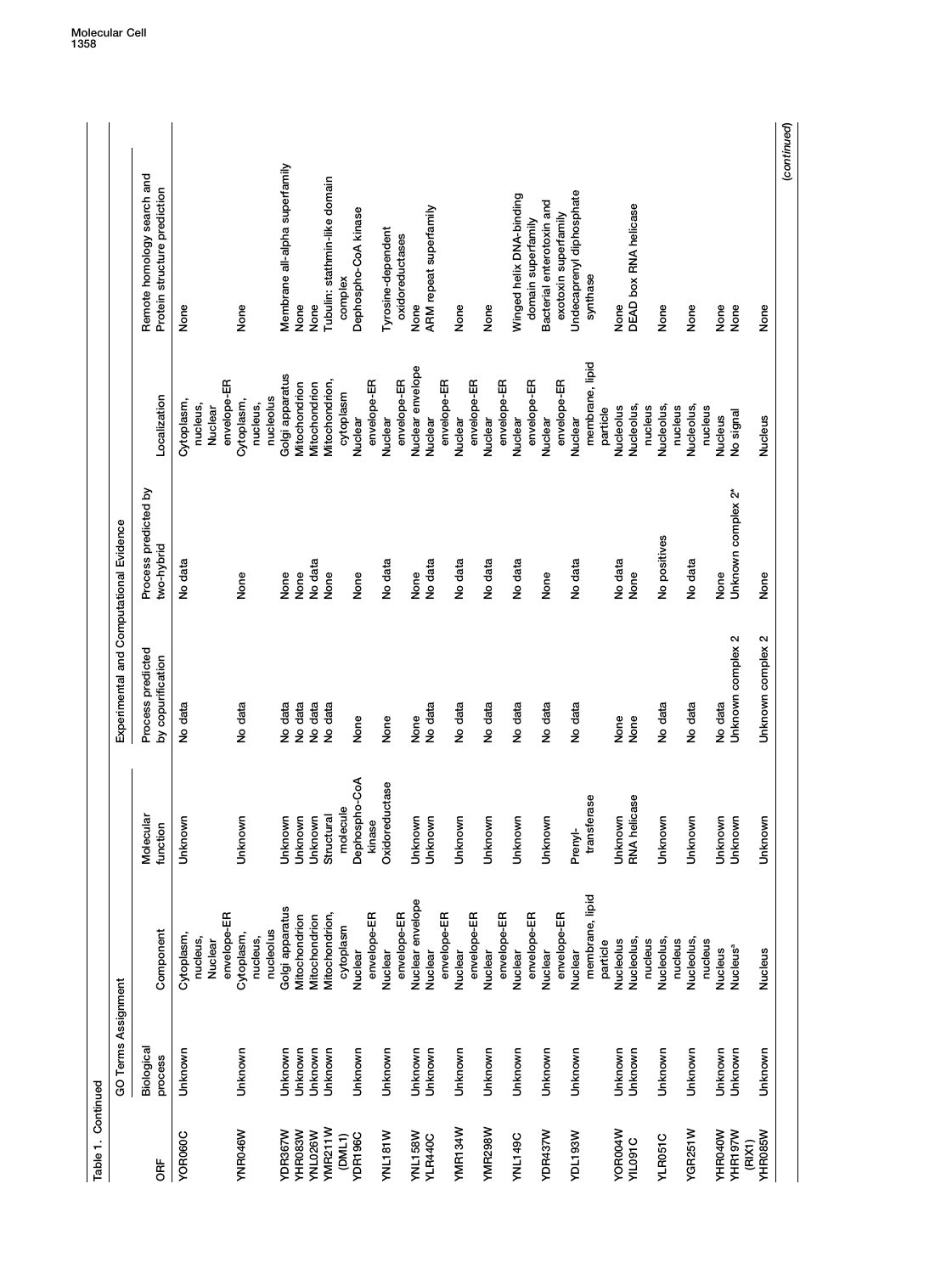|                             |           |                           |                                        | Experimental and Computational Evidence |              |                                                                  |
|-----------------------------|-----------|---------------------------|----------------------------------------|-----------------------------------------|--------------|------------------------------------------------------------------|
| Biological<br>process<br>9¥ | Component | Molecular<br>function     | Process predicted<br>by copurification | Process predicted by<br>two-hybrid      | Localization | Remote homology search and<br>Protein structure prediction       |
| Jnknown<br><b>VNL182C</b>   | Nucleus   | Jnknown                   | Unknown complex 2                      | Jnknown complex 2*                      | Nucleus      | Tup1, C-terminal domain; WD40                                    |
| Jnknown<br><b>LR008C</b>    | Jnknown   | Chaperone                 | No data                                | None                                    | No data      | Chaperone J-domain<br>repeat superfamily                         |
| Jnknown<br>VNL152W          | Jnknown   | Phospholipid              | No data                                | No data                                 | No data      | Synaptogamin C2 domain;                                          |
| Unknown<br>/LR243W          | Jnknown   | Signal peptide<br>pinding | No data                                | No data                                 | No data      | Signal peptide-binding domain<br>NEDD4 WWIII domain              |
|                             |           | pinding                   |                                        |                                         |              | the signal sequence recognition<br>superfamily; GTPase domain of |
|                             |           |                           |                                        |                                         |              | protein Ffh                                                      |

Component term was assigned from copurification or two-hybrid data **Component term was assigned from copurification or two-hybrid data.** Process term was assigned from remote homology searches or protein structure prediction.

term was assigned from remote homology searches or protein structure prediction.

**cFunction term was assigned from two-hybrid.**

Function term was Process

assigned

from two-hybrid.

**was predicted to be a member of a G-patch domain protein family, which is involved in RNA binding. The third novel mRNA splicing protein, YLR132c, appears to be a bifunctional protein. It copurified with Prp19 and Snt309 and localized to the nucleus, indicating a role in mRNA splicing. It also copurified with Cor1 and localized in the mitochondrion, suggesting an additional role in aerobic respiration.**

## **Discussion**

**Despite the completion of the** *S. cerevisiae* **genome sequence seven years ago, numerous genome-wide functional genomics analyses, and thousands of more focused studies, many ORFs remain uncharacterized in this organism. We demonstrate a targeted approach involving the integration of multiple protein-based technologies that are specifically relevant to describing a protein in the GO format. These technologies provided information for nearly all 100 uncharacterized and essential genes, allowing annotation of 50% of this set in at least two of the three GO categories, resulting in a large reduction in the number of uncharacterized and essential genes in yeast. Our work provides a model for other studies, including those focused on more complex organisms, in which multiple data sets are synthesized into the coherent framework of GO terms.**

**Originally, GO terms were defined to provide a standardized vocabulary to permit software-driven comparisons between organisms. Here they united assignments made by technologies that may not otherwise share a common vocabulary. Our GO term assignments for biological process and molecular function provide a set of predictions ready to be tested by other researchers. To facilitate the transfer of pertinent information to the research community, we have provided a website that provides extensive supporting data and search features (http://www.yeastrc.org/unknown\_orfs).**

**Comparison to previously published large-scale studies of protein function reveals several features of our methods. Our targeted applications of protein-based technologies have an advantage for elucidating function in that they are direct assays of the properties of a selected group of proteins. We detected 1246 interactions of the proteins encoded by the uncharacterized ORFs by mass spectrometry. The recently published Bayesian networks approach (Jansen et al., 2003) predicted 25 of these interactions. The large-scale protein purification and mass spectrometry analyses identified 79 (Gavin et al., 2002) and 10 (Ho et al., 2002) of the interactions. The low level of overlap is largely due to the low representation of the uncharacterized ORFs in the other data sets, suggesting the value of targeted characterizations. We, along with Gavin et al. (2002), further analyzed our respective mass spectrometric data sets to identify protein complexes. Twenty-six of our complexes show almost no overlap with the Gavin et al. complexes. However, three of our complexes agree well (YDL209C, YLR424w, and YKR079c). A comparison to previously published two-hybrid interactions reveals 10 out of the 271 interactions were identified in previous high-throughput studies (Ito et al., 2001; Uetz et al., 2000), indicating the lack of saturation of protein-protein interaction data even in a well-studied organism such**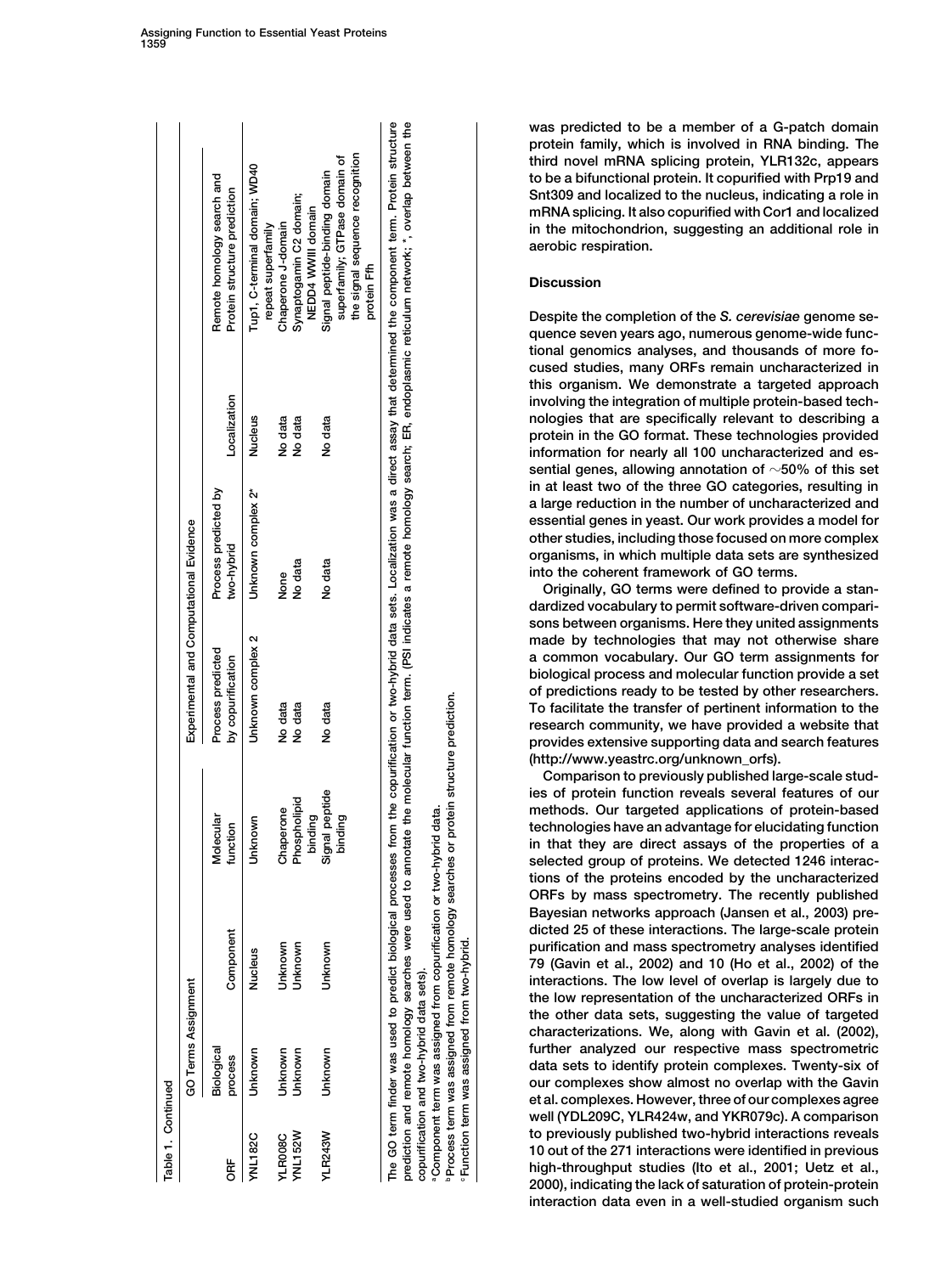|                                                    |                                                       | rable 2. Copurifying Sets of Proteins identified by Mass Spectrometry as Described in Experimental Procedures Except as Noted                                                    |
|----------------------------------------------------|-------------------------------------------------------|----------------------------------------------------------------------------------------------------------------------------------------------------------------------------------|
| ORF that Defined the Complex                       | <b>Biological Process</b>                             | <b>Copurifying Proteins</b>                                                                                                                                                      |
| 1. YFR003C                                         | Cell cycle                                            | Glc7, Sds22, *YFR003C                                                                                                                                                            |
| 2. YIR010W (DSN1) and                              | Chromosome segregation                                | Ame1, Chl4, Ctf3, Ctf19, *Dsn1, Mcm22, Mtw1, Nkp1,                                                                                                                               |
| YPL233W (NSL1)                                     |                                                       | Nnf1, *Nsl1, Okp1                                                                                                                                                                |
| 3. YKL088W <sup>a</sup>                            | Coenzyme A biosynthesis                               | Sis2, Vhs3, *YKL088W                                                                                                                                                             |
| 4. YKR079Cb                                        | DNA or RNA catabolism                                 | Nuc1, *YKR079C, YMR099C                                                                                                                                                          |
| 5. YJL072C (PSF2)                                  | DNA repair (Unknown complex 1)                        | Psf1, *Psf2, Psf3, Sld5                                                                                                                                                          |
| 6. YDR288W                                         | DNA repair                                            | Mms21, Nse1, Qri2, Rhc18, *Smc5, *YDR288W                                                                                                                                        |
| 7. YML023C                                         | DNA repair                                            | Kre29, Mms21, Qri2, Rhc18, *Smc5, *YML023C                                                                                                                                       |
| 8. YGR002C                                         | Histone acetylation                                   | Arp4, Epl1, Esa1, Rvb1, Rvb2, Tra1, Vid21, Yaf9, Yng2,<br>YDR334W, YEL018W, *YGR002C                                                                                             |
| 9. YGR198W                                         | <b>MAPKKK</b> cascade                                 | Stt4, *YGR198W                                                                                                                                                                   |
| 10. YPL063W (TIM50) <sup>a</sup>                   | Mitochondrial translocation                           | Tim50, Tom40                                                                                                                                                                     |
| 11. YGR046Wa                                       | Mitochondrial translocation                           | Hsp60, *YGR046W                                                                                                                                                                  |
| 12. YDL209C (CWC2)                                 | mRNA splicing                                         | Brr2, Cdc40, Cef1, Clf1, *Cwc2, Cwc22, Cwc23, Ecm2,<br>lsy1, Lea1, Prp8, Prp19, Prp43, Prp45, Prp46, Smb1,<br>Smd1, Smd3, Snt309, Snu114, Syf1, Syf2, Yju2,<br>YKR022C, *YLR424W |
| 13. YLR424W and YKR022C                            | mRNA splicing                                         | Brr2, Cdc40, Cef1, Clf1, *Cwc2, Cwc23, Ecm2, Prp8,<br>Prp19, Prp43, Prp45, Prp46, Smb1, Smd3, Snt309,<br>Smx3, Snu114, Syf1, YKR022C, *YLR424W                                   |
| 14. YLR132C <sup>b</sup>                           | mRNA splicing                                         | Cor1, Prp19, *YLR132C                                                                                                                                                            |
| 15. YNL245C <sup>a</sup> (CWC25)                   | mRNA splicing                                         | Clf1, *Cwc25, Prp8, Prp19, Snu114                                                                                                                                                |
| 16. YNL313c                                        | Nuclear membrane fusion                               | Grs1, Kar2, Tub3, *YNL313C                                                                                                                                                       |
| 17. YLL034C                                        | Organelle organization and<br>biogenesis <sup>c</sup> | Amn1, Axl2, Imh1, Pex19, Pfk27, Rgt2, Ric1, Rpa190, Sst2,<br>Trx1, Trx2, *YLL034C, YLR035C-A, YLR084C                                                                            |
| 18. YJR136C                                        | Protein biosynthesis                                  | Rsm23, *YJR136C                                                                                                                                                                  |
| 19. YPR169W                                        | Protein monoubiquitination                            | Bre1, *YPR169W                                                                                                                                                                   |
| 20. YKL195W                                        | Protein targeting                                     | Adh1, Kap123, Tom40, *YKL195W                                                                                                                                                    |
| 21. YKR038C                                        | Response to dessication                               | Gon7, *YKR038C                                                                                                                                                                   |
| 22. YNL124W (NAF1)                                 | rRNA processing                                       | Cbf5, *Naf1                                                                                                                                                                      |
| 23. YJL010C                                        | rRNA processing                                       | Gcd6, Nsr1, Snu13, *YJL010C                                                                                                                                                      |
| 24. YDR365C and YGR145W                            | rRNA processing                                       | Bfr2, Hca4, Lcp5, Nop58, Utp9, *YDR365C, YGR145W                                                                                                                                 |
| 25. YJL091C (GWT1)                                 | Secretory pathway                                     | Ded81, *Gwt1, Mrc1, Sec7, Sec63, YJR100C                                                                                                                                         |
| 26. YJR012C                                        | Transport                                             | Hol1, Mmp1, Pex7, Plb1, *YJR012C                                                                                                                                                 |
| 27. POP1 <sup>d</sup>                              | tRNA processing                                       | Rpp1, Pop1, Pop3, Pop4, Pop5, Pop6, Pop8, Snm1,<br>*YLR145W                                                                                                                      |
| 28. YHR085W, YHR197W<br>(RIX1), and YNL182C (IPI3) | Unknown complex 2                                     | Ipi3, Rix1, *YHR085W                                                                                                                                                             |
| 29. YNL260C                                        | Unknown complex 3                                     | Yae1, *YNL260C                                                                                                                                                                   |

**Table 2. Copurifying Sets of Proteins Identified by Mass Spectrometry as Described in Experimental Procedures Except as Noted**

**Proteins used as a TAP-tagged bait are denoted by an asterisk.**

**aFor these ORFs, the copurifying set of proteins were the proteins with high coverage in the mass spectrometric analysis.**

**<sup>b</sup> The localization and mass spectrometry data suggest that the asterisked protein forms two complexes, one in the mitochondrion and one in the nucleus (see text).**

**cThe GO annotation was chosen as the significant annotation involving more than two of the ORFs.**

**<sup>d</sup> The POP1 complex was purified using TAP tagged-YLR145W, an uncharacterized essential protein. Although used as the bait, YLR145W was detected in only 1 of 3 mass spectrometric analyses. Pop3, Pop6, and Pop8 were also only detected in one of the three analyses.**

**as yeast. On the other hand, cellular localization of GFP- ularly suited for annotating these proteins although the tagged proteins by fluorescence microscopy is remark- tag could interfere with targeting sequences. Eleven proably reproducible. Of the 58 proteins that were localized teins localize to the endoplasmic reticulum and only in both this study and in Huh et al. (2003), 60% of the one (YJL091C) could be purified and analyzed by mass localization assignments were in exact agreement, and spectrometry. For three of the ER proteins, the TAP tag greater than 90% were in partial agreement. In only two was toxic or lethal even though the corresponding and cases were our images significantly different (YMR298w, otherwise isogenic YFP tagged strain was healthy (see YOR004w). The greater clarity in our images allowed us Status List, http://www.yeastrc.org/unknown\_orfs). Two to observe finer details such as distinguishing kineto- of the proteins from the ER (YJR013W and YJL097W) chores from spindle pole bodies and detecting lipid par- interacted with numerous other membrane proteins by ticles in our DIC images. A likely explanation for the two-hybrid, and these interactions provided a biological difference in image quality is that in the large-scale study process annotation. of Huh et al., greater than 4000 proteins were localized, The modification of our current technologies or addirequired mounting cells in glass bottom 96-well plates, tion of alternate technologies could enhance the predicwhereas we mounted cells under more ideal optical con- tions for some classes of proteins such as membrane ditions. proteins. Furthermore, the integration of additional ap-**

**biochemical analyses. Localization appears to be partic- et al., 2002, 2001), induced proteolysis (Kanemaki et al.,**

**Membrane proteins present a particular challenge to proaches including synthetic genetic interactions (Tong**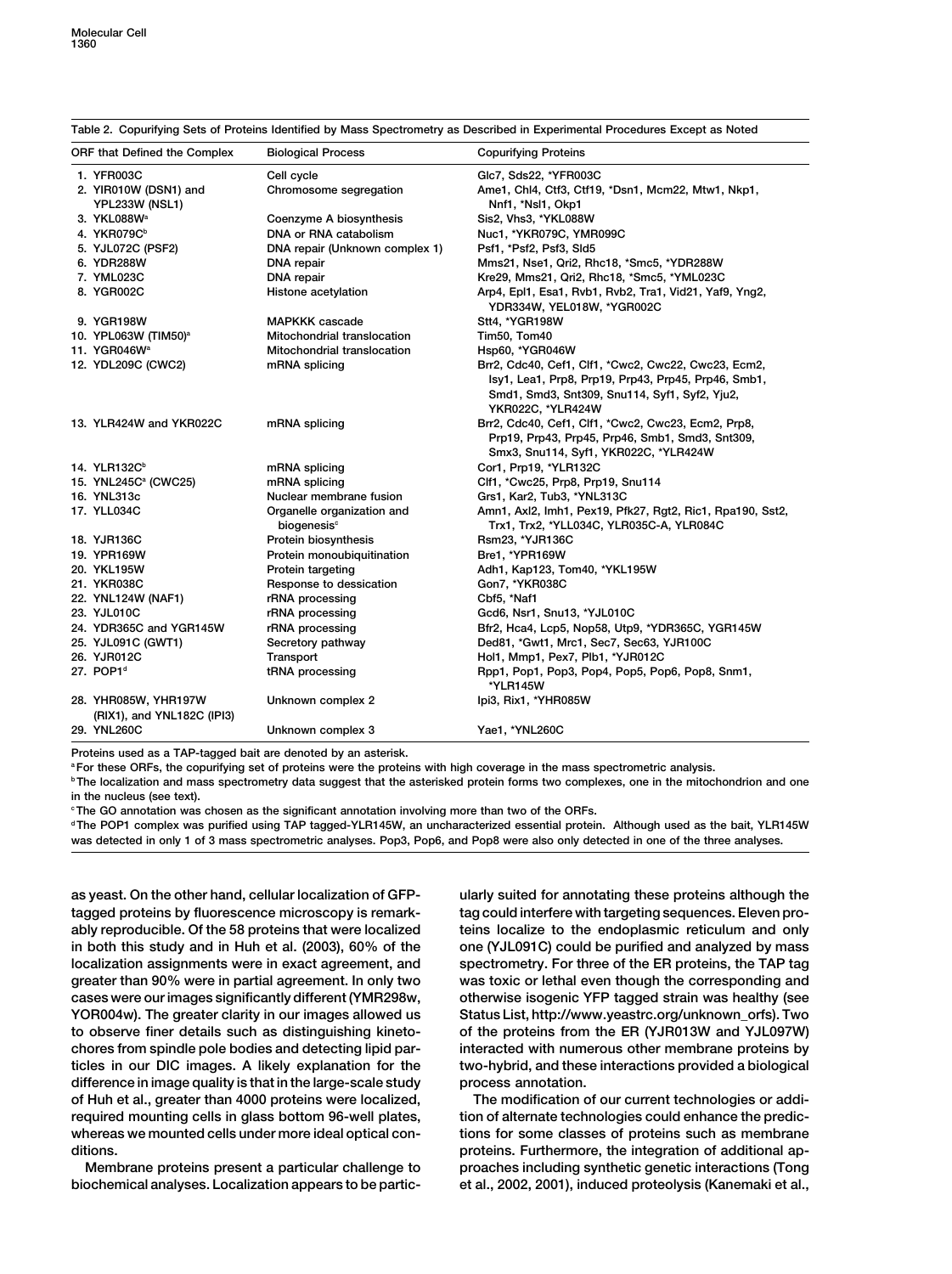| <b>YDR288W</b>                                                                                      |                                                                                                                                                                               |                                                                                                                    |                                 |                     |                                                                                                                                                                                                                                                                                                                                                                                                                                           |
|-----------------------------------------------------------------------------------------------------|-------------------------------------------------------------------------------------------------------------------------------------------------------------------------------|--------------------------------------------------------------------------------------------------------------------|---------------------------------|---------------------|-------------------------------------------------------------------------------------------------------------------------------------------------------------------------------------------------------------------------------------------------------------------------------------------------------------------------------------------------------------------------------------------------------------------------------------------|
|                                                                                                     | Silver Stain Proteins Purified                                                                                                                                                | Two Hybrid                                                                                                         | Localization                    |                     | Protein Structure                                                                                                                                                                                                                                                                                                                                                                                                                         |
| $212 -$<br>$158 -$<br>$116 -$<br>$97 -$<br>$66 -$<br>$56-$<br>$43 -$<br>$36 -$<br>$27 -$            | MW (kD)<br>128<br>Rhc18<br>126<br>Smc <sub>5</sub><br>Qri2<br>46<br>38<br>Nse1<br>YDR288W*<br>34<br>30<br>Mms21                                                               | Hap5<br>Naf1<br>Nse1<br>Qri1<br>Qri2<br>Rif <sub>2</sub>                                                           | <b>YDR288W</b><br>Merge         | Spc42<br><b>DIC</b> | b<br>a<br>130<br>303<br>1<br>a. DNA ligase/mRNA capping<br>enzyme catalytic domain<br>superfamily (pcons)<br>b. Winged helix DNA-binding<br>domain superfamily superfamily<br>(ab initio structures)                                                                                                                                                                                                                                      |
| YML023C                                                                                             | Silver Stain Proteins Purified                                                                                                                                                | Two Hybrid                                                                                                         | Localization                    |                     | Protein Structure                                                                                                                                                                                                                                                                                                                                                                                                                         |
| $212 -$<br>$158 -$<br>$116 -$<br>$97 -$<br>$66 -$<br>$56 -$<br>$43 -$<br>$36 -$<br>$27 -$<br>$20 -$ | MW (kD)<br>Rhc18<br>128<br>126<br>Smc <sub>5</sub><br><b>YML023C*</b><br>64<br>Kre29<br>54                                                                                    | Arl1<br>Hex3<br>Kre29<br>Mcm <sub>21</sub><br>Pac1<br>Smt <sub>3</sub><br>Stb <sub>2</sub><br>Swm1<br>Ubc9<br>Ufd1 | YML023C<br>Merge                | Spc42<br><b>DIC</b> | a<br>1<br>556<br>a. No prediction                                                                                                                                                                                                                                                                                                                                                                                                         |
| SMC <sub>5</sub><br>$212 -$<br>$158 -$<br>$116 -$<br>$97 -$<br>$66 -$<br>$56 -$<br>$43 -$<br>$36 -$ | Silver Stain Proteins Purified<br>MW(kD)<br>Rhc18<br>128<br>126<br>$Smc5*$<br>YML023C<br>64<br>54<br>Kre29<br>Qri2<br>46<br>38<br>Nse1<br><b>YDR288W</b><br>34<br>30<br>Mms21 | Two Hybrid<br><b>YAL028W</b><br>Sap1                                                                               | Localization<br>No Localization |                     | <b>Protein Structure</b><br>$\mathsf b$<br>d<br>a<br>C<br>е<br>1 127 284<br>714 904 109<br>a. Rad50 - P-loop containing<br>nucleotide triphosphate<br>hydrolases superfamily (psiblast)<br>b. Heavy meromyosin subfragment<br>superfamily (psiblast)<br>c. Colicin la (psiblast)<br>d. Tropomyosin superfamily<br>(psiblast)<br>e. Smc head domain - P-loop<br>containing nucleotide<br>triphosphate hydrolases<br>superfamily (psiblast) |

**Figure 1. Parallel Analysis of Three Proteins Involved in Two Related DNA Repair Complexes**

**Four technologies were applied to YDR288w, YML023c, and SMC5 and the results displayed from left to right are purification and mass spectrometry, two-hybrid analysis, localization, and protein structure prediction. The TAP-tagged protein in each purification is asterisked. The eluate from the purification was subjected to SDS-PAGE and the proteins visualized by silver staining. Mass spectrometry analysis of the eluate identified copurifying proteins that are listed adjacent to the gel with their respective molecular weights. Proteins identified by twohybrid analysis are listed alphabetically. The proteins identified by both mass spectrometry and two-hybrid analyses are underlined. Each ORF was tagged with Venus and the fusion protein was localized by fluorescence microscopy as described in the supplemental data. Spc42 fused to CFP was used as a marker for the nucleus and spindle pole body. For protein structure prediction, the protein sequence was computationally parsed into domains, and the structure of each domain was predicted using a sequential hierarchy of methods as described in the supplemental data.**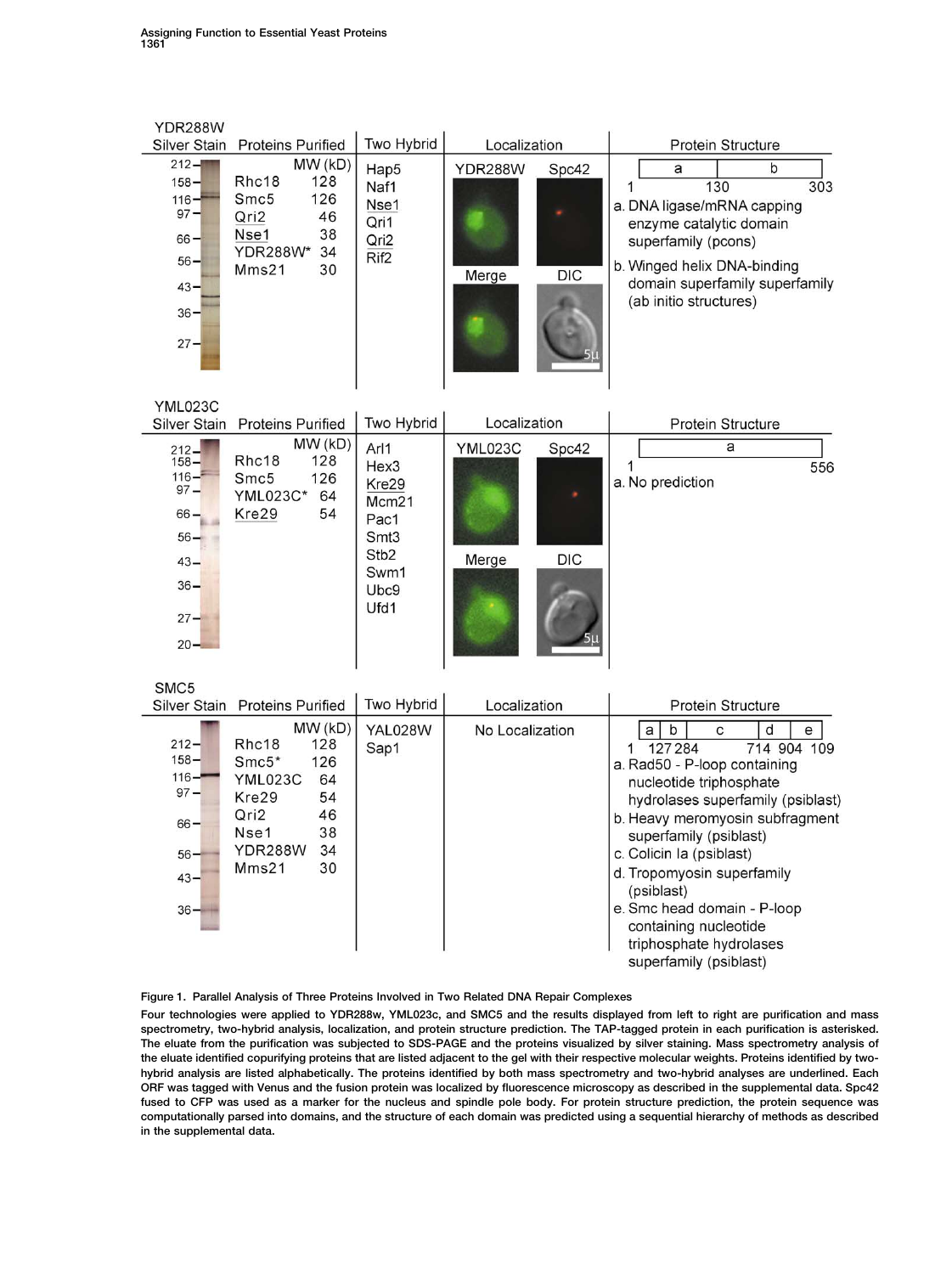

**2003), conditional expression of essential genes (Peng YKL088w, and YDR196c (Daugherty et al., 2002); CWC2 and CWC25** et al., 2003), and correlated mRNA expression (Hughes (Ohi and Gould, 2002); DML1 (Gurvitz et al., 2002); RIO2 (Vanrobays<br>et al., 2000) should enable a greater success rate or et al., 2003); NSL1 and DSN1 (Euskirchen, 2002 The targeted application of multiple orthogonal ap-<br>proaches should propel the systematic analysis of other (Cliften et al., 2003; Kellis et al., 2003) and these are noted on our

Database. (1) The deletion of the gene was lethal. (2) The gene was **annotated as biological process unknown. (3) The gene did not have a name. Information about several of these genes were published Localization Strain BSY9** has the genotype: MATa/MAT<sub>α</sub> ade2-1<sup>oc</sup>/ade2-1<sup>oc</sup> and use this information in our analy-<br>
Strain BSY9 has the genotype: MATa/MATα ade2-1<sup>oc</sup>/ade2-1<sup>oc</sup> sis: PSF1, PSF2, PSF3, and SLD5 (Takayama et al., 2003); GWT1

**Figure 2. Schematic of DNA Repair Complexes and Their Interaction Networks Identified by Copurification and Two-Hybrid Analysis**

**DNA repair complexes that were identified by copurification of TAP-tagged versions of the uncharacterized ORFs YDR288w and YML023c (asterisk denotes TAP-tagged proteins). Proteins copurifying with each TAPtagged uncharacterized ORF are blue and are encircled with a dashed black line. TAPtagged Smc5 purified all members of both complexes but is not depicted here. All the members of the YDR288w and YML023c complexes are essential. Two-hybrid interactions identified in this report are represented as black lines and previous two-hybrid interactions as red lines. Proteins identified by two-hybrid interactions that have a role in sumoylation are represented in green and those involved in chromosome segregation are in yellow. A total of 11 other interactions identified by two-hybrid analysis are not represented in this diagram. Asterisk denotes protein used as two-hybrid bait.**

(Cliften et al., 2003; Kellis et al., 2003) and these are noted on our **complements of uncharacterized proteins. website. We were able to tag only one of these ORFs, YJR012c, which we detected by Western blot analysis. Therefore, we propose that YJR012c encodes a protein. For two of the dubious ORFs, Experimental Procedures YDR196w and YDR413c, we detected significant homology with** Selection Criteria for Essential Uncharacterized ORFs<br>We used the following criteria to define our list of 100 uncharacter-<br>list of 100 uncharacter-<br>list of 100 uncharacter-<br>dubious ORFs, our inability to tag or characteri

*/cyh2r his3-11,15/his3-11,15* **(Tsukahara et al., 2003); NAF1 (Fatica et al., 2002); YIL083c,** *leu2-3,112/leu2-3,112 trp1-1/trp1-1 ura3-1/ura3-1***. Strain BSY110**



### **Figure 3. YKR079c Copurifies and Colocalizes with Nuc1 and YMR099c**

**Left panel, purification of TAP-tagged YKR079c (asterisked) and subsequent identification of copurifying proteins. The silver-stained gel of the eluate from the copurification displays three dominant bands and mass spectrometry identifies YKR079c, Nuc1, and YMR099c. Central panel, localization of YKR079c and Nuc1 fused to Venus and YMR099c fused to YFP. YKR079c localizes in the mitochondria and nucleus. Nuc1 localizes in the mitochondria, and YMR099c localizes in the nucleus and cytoplasm. These localizations suggest that YKR079c forms a complex in the mitochondria with Nuc1 and forms a complex in the nucleus with YMR099c. Right panel, the protein structure predictions for domains identified in each protein as described in the legend for Figure 1. The PSI-BLAST matches with the full-length ORF are also indicated.**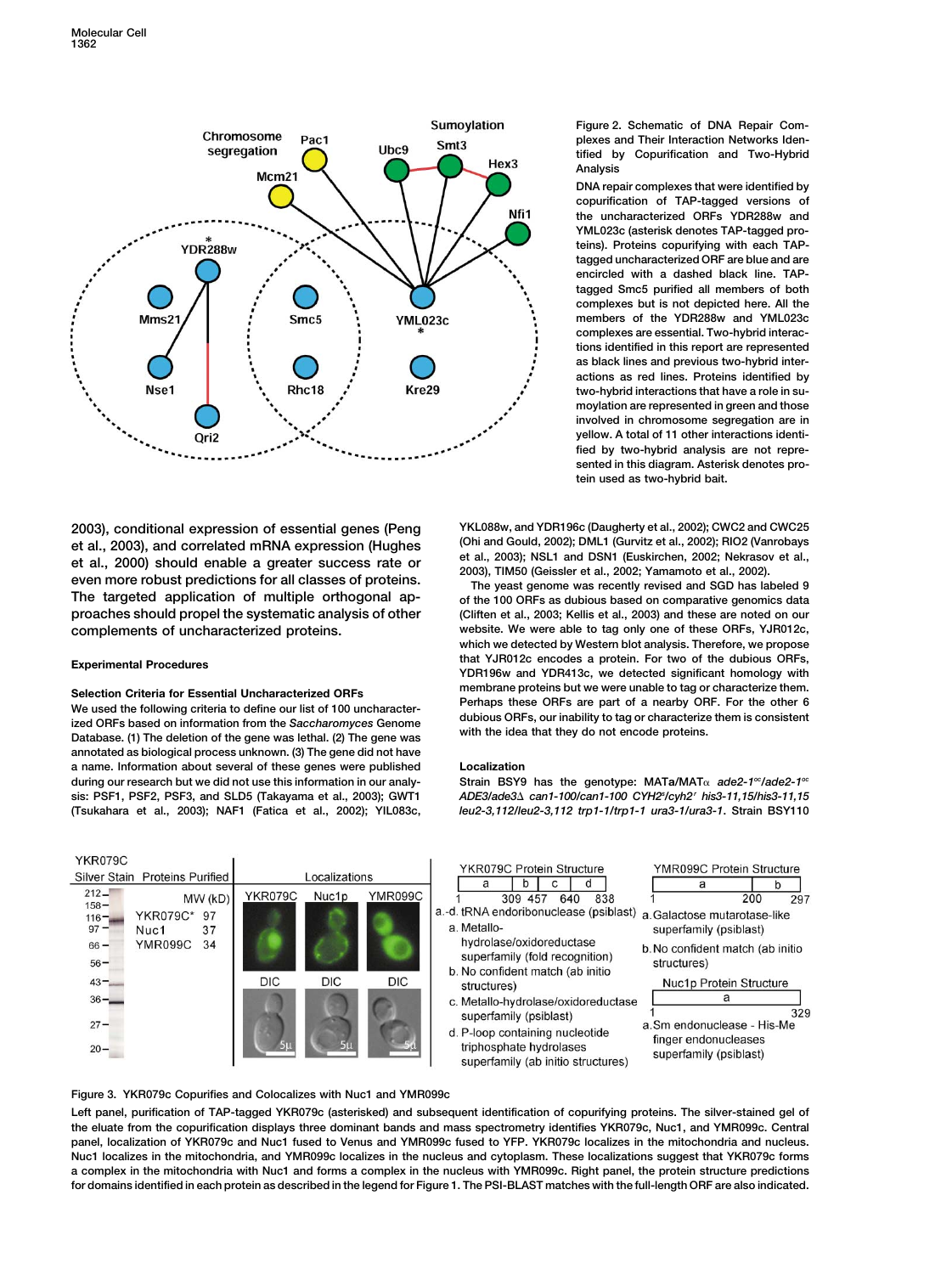**has the same genotype as BSY9 except it also has** *CFP-SPC42/* **where,** *A* **is the number of mass spectrometry runs containing the (Nagai et al., 2002) by site-directed mutagenesis. Note that Venus protein B and the total number of runs (T). in pBS7 has two additional mutations Q69M and Q80R not found A P score was then assigned to the copurifying protein: in the original Venus.**

**Each uncharacterized ORF was tagged at the 3** *<sup>i</sup><sup>I</sup> P***(***i***), end with the** Venus version of YFP (Nagai et al., 2002) as described (Wach et al.,<br>
1997) using plasmid pBS7 as the template. The Venus tag was<br>
integrated in a diploid strain heterozygous for CFP-SPC42 (strain<br>
BSY110) to provide a mar **resistance to cycloheximide and tested for resistance to G418,** which marks the tagged gene. If the tagged copy of the gene did not<br>appear in half of the progeny, tetrads were dissected to determine if<br>Genome-wide two-hybrid screens were performed in a highappear in half of the progeny, tetrads were dissected to determine if were analyzed by PCR to demonstrate that the only copy of the  $tagger$  agged ORF and CFP-Spc42 were analyzed by fluorescence micros-**IL-70 microscope, a CoolSnap HQ digital camera from Roper Scien- activation domain. The array was generated by recombination clontleboro, VT). If the signal was very low, the tagged strain was mixed except that instead of selecting two colonies from each ORF trans-**

and ribosomal proteins were excluded from consideration. Second, of the remaining proteins that copurified with the uncharacterized distribution. The formula applied to each copurifying protein was:

$$
P(I) = \frac{\binom{A}{I} \cdot \binom{T - A}{B - I}}{\binom{T}{B}}
$$

 $\bigg)$ 

*SPC42***. Strain BSY110 was constructed by integrating a CFP tag uncharacterized protein.** *A* **includes all instances where the protein on the 5 end of** *SPC42* **as described using plasmid pBS5 as the appeared, including when it was not the targeted purified protein. template (Prein et al., 2000). Plasmid pBS5 was made by changing** *B* **is the number of runs containing the copurifying protein.** *T* **is the the GFP in plasmid pyGFP (Prein et al., 2000) to CFP by Quikchange total number of mass spectrometry runs in our dataset (***T* **83).** *I* **site-directed mutagenesis (Stratagene). Plasmid pBS7 was made in is the number of runs containing both proteins. P(I) is the probability two steps. First, the YFP in pDH6 was converted to citrine to make of I runs containing both proteins by random chance, given only the plasmid pDH27. Then the citrine in pDH27 was converted to Venus number of runs containing protein A, the number of runs containing**

$$
P score = \sum_{i=1}^{\min(A,B)} P(i)
$$

**the tag was lethal or toxic (deleterious) to the strain. Viable haploids throughput manner using robotics as described previously (Drees gene was tagged with Venus. Haploids containing both the Venus- ORFs were fused to the Gal4 DNA binding domain and screened in copy on the DELTAVISION system, which incorporates an Olympus of the 6000** *S. cerevisiae* **ORFs expressed as fusions to the Gal4 tific (Tucson, AZ), and optical filter sets from Omega Optical (Brat- ing into the activation domain vector pOAD as previously described, with an untagged strain, so that the experimental and a control formation plate we pooled all the colonies from the transformation strain could be imaged on the same slide. If the tagged and untagged plates that were 3 times higher than the vector only control. The strains could not be distinguished in the YFP channel, then the essential uncharacterized ORFs were cloned by recombination into tagged ORF was labeled as having no signal. The tagged and un- the DNA binding domain vector pOBD2 and individual clones were tagged strains could be distinguished in the CFP channel by the sequenced through the whole ORF. Putative interacting partners** were identified as reproducible two-hybrid positives that were ob**served twice out of the duplicate high-throughput screens. Positives Copurification and Mass Spectrometry that were identified only once were presumably a result of a false The purification protocol of Rigaut et al. (1999) was optimized. The positive colony that is not reproducible or due to inefficient pinning stringency of the washes of the first affinity purification was in- by the robot. In some cases, a confirmation screen of these positives creased from 150 mM NaCl to 300 mM NaCl and the washes of the was performed by re-arraying the activation domain strains correfinal affinity purification were decreased from 200 to 20 column sponding to the positives that appeared singly or doubly from the volumes. With these modifications, the Tub4p complex, used as a duplicate high-throughput screens into 96-well microtiter plates.** test, purified to near homogeneity with stoichiometric amounts of<br>each of the three components and minor contamination from ribo-<br>somal proteins. (The detailed optimized protocol can be found at<br>http://depts.washington.edu

TAP-tagged copy of the gene was the only copy of the gene. Proteins<br>
that were successfully tagged were subjected to the optimized puri-<br>
fication proteins Structure Prediction and Sequence Homology Detection<br>
acrylamide g The copurifying proteins that specifically associate with a given<br>
essential uncharacterized protein were determined in two steps<br> **in the nonredundant NCBI database were used to generate multiple**<br>
(Table 2) First protein **(Table 2). First, proteins that occurred in nine or more purifications sequence alignments for each ORF (5 iterations and an e-value** we ranked the relative statistical significance of the presence of each ple sequence alignments were then used to search the PDB data-<br>
of the remaining proteins that copurified with the uncharacterized base for sequences **protein. A probability model was derived based on a hypergeometric of the query sequence were annotated with the Protein Data Bank and the homologous regions were masked. Unmasked regions were submitted first to ORFeus (Ginalski et al., 2003), a fold-recognition** server, and then Pcons2 (Lundstrom et al., 2001), a consensus fold *recognition server.* Significant matches were again masked and an-*<sup>B</sup>* **recognition server. Significant matches were again masked and an-notated with the PDB id. Still unmatched regions were then searched**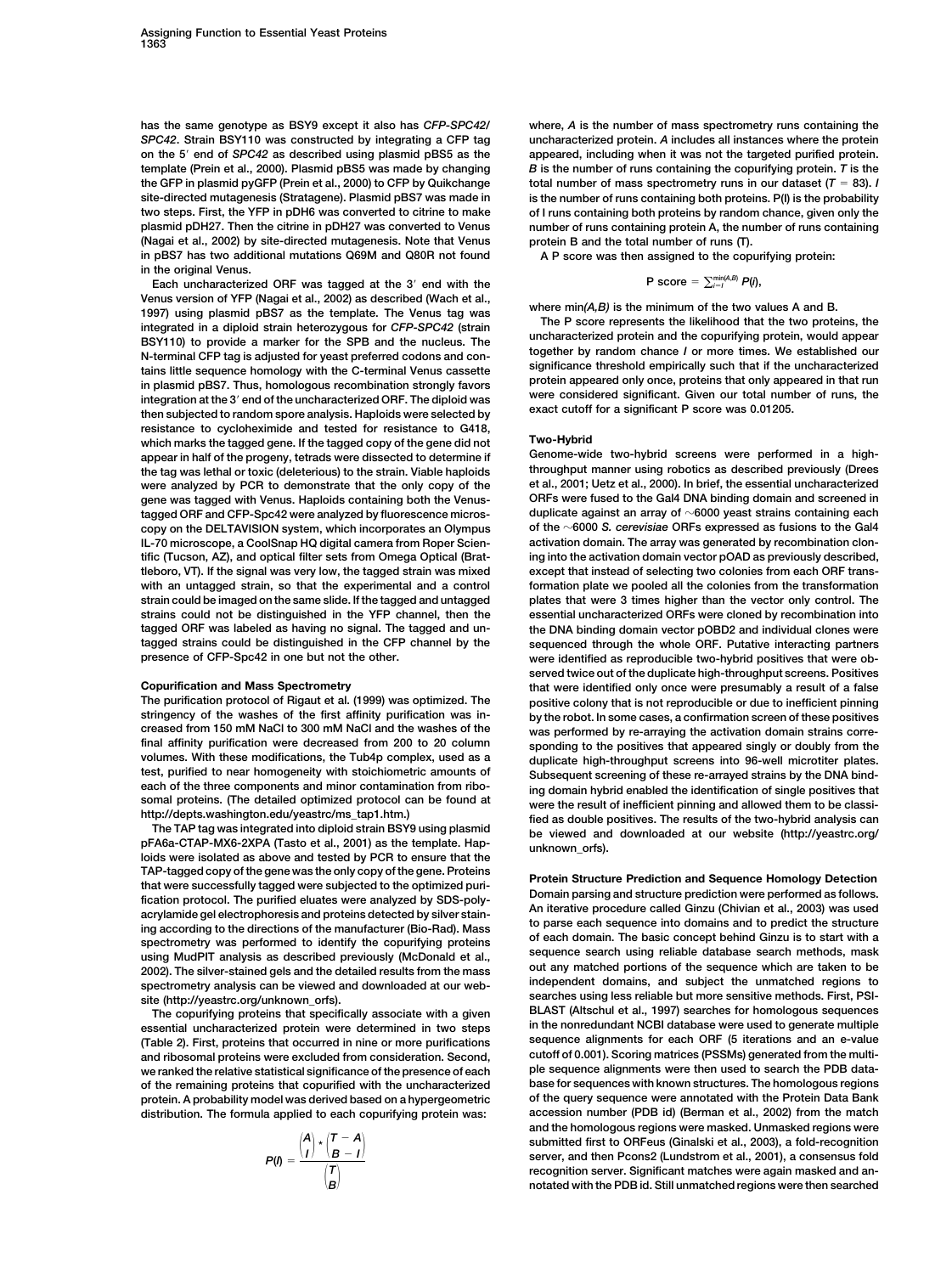**against the PFAM database with Hmmer (Bateman et al., 2002), and References domains matching a protein family were annotated.**

**After this procedure, ROSETTA de novo structure prediction Altschul, S.F., Madden, T.L., Schaffer, A.A., Zhang, J., Zhang, Z., remaining domains shorter than 200 amino acids with no structure a new generation of protein database search programs. Nucleic annotation. The ensemble of protein structures produced by ROS- Acids Res.** *25***, 3389–3402.** ETTA for each sequence was clustered to identify broad energy<br>minimum, and one representative (the cluster center) was selected<br>from each of the 20 largest clusters. The 20 cluster centers were<br>then compared to a comprehen **Bateman, A., Birney, E., Cerruti, L., Durbin, R., Etwiller, L., Eddy,** 2002). For each significant structure match, an alignment<br>2002). For each significant structure-structure match, an alignment<br>was forced between seque **was forced between sequence profiles generated using PSI-BLAST S.R., Griffiths-Jones, S., Howe, K.L., Marshall, M., and Sonnhammer, F.C. (2002). The Pfamilies of the predicted structure and the sequence of F.C. (2002). The PDP metabolic resp. 280.** *30***, 276–280. the PDB match using the MVP protocol (P.B., unpublished data) to probe for residual sequence similarity. The score for the predicted Berman, H.M., Battistuz, T., Bhat, T.N., Bluhm, W.F., Bourne, P.E., structure-PDB structure match was based on the similarity of the Burkhardt, K., Feng, Z., Gilliland, G.L., Iype, L., Jain, S., et al. (2002). ment and the Mammoth structure alignment. Additionally, matches 899–907.** of ROSETTA predictions to PDB structures were highlighted if the<br>previous PSIBLAST, ORFEUS, or PCONS searches using the se-<br>quence of the protein had identified low to moderate confidence<br>matches to the same SCOP superfami

sequence with other proteins. The scoring matrices (PSSMs) gener-<br>ated in the PSI-BLAST searches described above were used to (2003). Automated prediction of CASP-5 structures using the Ro-<br>search the NCBI popredundant dat **betta server. Proteins** *53* **(***Suppl 6***), 524–533. search the NCBI nonredundant database with an e-value cutoff of 0.01 and no sequence number cutoff. This final less-restrictive Cliften, P., Sudarsanam, P., Desikan, A., Fulton, L., Fulton, B., Masearch allows greater sensitivity with less risk of contamination of jors, J., Waterston, R., Cohen, B.A., and Johnston, M. (2003). Finding**

GO Term Assignment<br>To enable the objective assignment of GO terms, we used the GO<br>Term Finder on SGD to categorize our data (http://db.yeastgenome.<br>Term Finder on SGD to categorize our data (http://db.yeastgenome.<br>org/cgihighest p value was used to describe the ORF unless the highest<br>p value was >0.01; then the ORF was not annotated. In some cases,<br>a process term could not be derived because proteins associating<br>with the uncharacterized pr **(inferred by physical association). The GO definition of the IPI code DeRisi, J.L., Iyer, V.R., and Brown, P.O. (1997). Exploring the metaallows the assignment of the two other categories, cellular compo- bolic and genetic control of gene expression on a genomic scale. nent and molecular function. The few times we relied on this method Science** *278***, 680–686.**

molecular function derived from the remote homology detection or<br>protein structure prediction is equivalent to the GO code of ISS (inferred<br>by sequence or structural similarity). We assigned molecular function group of pro **by sequence or structural similarity). We assigned molecular function** group of proteins important for chromosome seg<br>
tarms if the domain or superfamily identified was associated with charomyces cerevisiae. Eukaryot, Cel *charomyces cerevisiae***. Eukaryot. Cell** *1***, 229–240. terms if the domain or superfamily identified was associated with a GO molecular function. There were several examples of notable Fatica, A., Dlakic, M., and Tollervey, D. (2002). Naf1 p is a box H/ACA structural homologies and PSI-BLAST similarities that were not as- snoRNP assembly factor. Rna** *8***, 1502–1514.**

Boone (University of Toronto) for critical reading of the manuscript; **R. Aebersold (Institute for Systems Biology) for insightful comments Geissler, A., Chacinska, A., Truscott, K.N., Wiedemann, N., Brandon the project; and A. Zelter (University of Washington) for com- ner, K., Sickmann, A., Meyer, H.E., Meisinger, C., Pfanner, N., and ments on the website. This work was a collaborative effort of the Rehling, P. (2002). The mitochondrial presequence translocase: an Research Resources of the National Institutes of Health (PHS # P41 Cell** *111***, 507–518. RR11823). S.F. and D.B. are investigators of the Howard Hughes Giaever, G., Chu, A.M., Ni, L., Connelly, C., Riles, L., Veronneau, S., Medical Institute.**

**Miller, W., and Lipman, D.J. (1997). Gapped BLAST and PSI-BLAST:** 

**structures and the agreement between the forced sequence align- The Protein Data Bank. Acta Crystallogr. D Biol. Crystallogr.** *58***,**

**We also sought information based purely on similarities in primary Chivian, D., Kim, D.E., Malmstrom, L., Bradley, P., Robertson, T.,**

**the scoring matrices with information from unrelated sequences. functional features in** *Saccharomyces* **genomes by phylogenetic footprinting. Science** *301***, 71–76.**

are noted in Table 1 of the manuscript.<br>
The observed localization of an ORF fused to a fluorescent protein<br>
was used to determine the component term and is equivalent to<br>
w., Kozminski, K.G., Lau, M.W., Moskow, J.J., Tong

Eujioka, Y., Kimata, Y., Nomaguchi, K., Watanabe, K., and Kohno,<br>to a domain or they did not contain the key elements of a domain.<br>We also did not annotate domains that are associated with diverse<br>cellular processes and ar

**Acknowledgments Gavin, A.C., Bosche, M., Krause, R., Grandi, P., Marzioch, M., Bauer, A., Schultz, J., Rick, J.M., Michon, A.M., Cruciat, C.M., et al. (2002).** We thank M. Johnston (Washington University, St. Louis) and C. Functional organization of the yeast proteome by systematic analy-<br>Boone (University of Toronto) for critical reading of the manuscript: sis of protein complex

essential role of Tim50 in directing preproteins to the import channel.

**Dow, S., Lucau-Danila, A., Anderson, K., Andre, B., et al. (2002). Functional profiling of the** *Saccharomyces cerevisiae* **genome. Na- Received: September 15, 2003 ture** *<sup>418</sup>***, 387–391. Revised: November 10, 2003**

**Accepted: November 12, 2003 Ginalski, K., Pas, J., Wyrwicz, L.S., von Grotthuss, M., Bujnicki, J.M., Published: December 12, 2003 and Rychlewski, L. (2003). ORFeus: detection of distant homology**